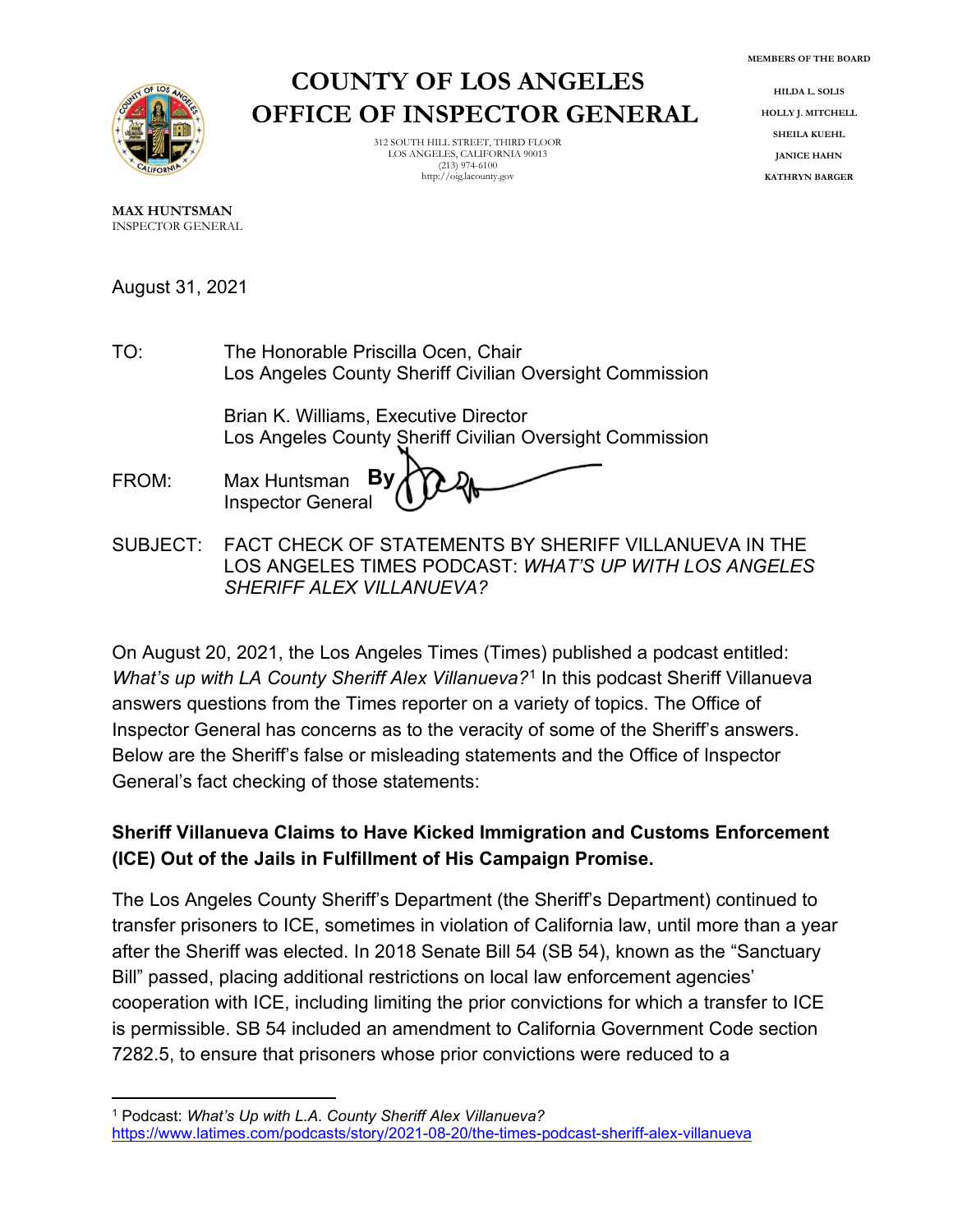misdemeanor under the Safe Neighborhoods and Schools Act of 2014 (Proposition 47) do not qualify for transfer to ICE. As reported in the Office of Inspector General's report *Reform and Oversight Efforts: Los Angeles County Sheriff's Department October to December 2019*, the Sheriff's Department failed to institute safeguards to ensure that prisoners who's previously qualifying priors were reduced to misdemeanors were not transferred. In fact, *at least* two prisoners were transferred in violation of the law and others may have been as the Sheriff's Department lacked the information necessary to make the determination that the transfers were lawful.<sup>[2](#page-1-0)</sup> While the Sheriff's Department instituted safeguards to prevent this in January of 2020, it continued to cooperate with ICE. On March 26, 2020, the Sheriff's Department implemented a new practice and stopped transferring prisoners for non-violent/non-serious offenses, but continued to transfer prisoners to ICE and, in fact, had transferred four prisoners for non-violent/non-serious offenses earlier that month.<sup>[3](#page-1-1)</sup> It was not until after the United States District Court ordered the Adelanto ICE processing center to stop accepting new detainees in response to the COVID-19 pandemic that the Sheriff's Department ordered its personnel to temporarily stop transferring inmates to ICE.[4](#page-1-2) The moratorium on transfers was only made permanent on August 18, 2020. [5](#page-1-3)

## **Sheriff Villanueva Claims Deputies Wear Masks in the Field.**

Inspector General personnel respond to the scene of every deputy-involved shooting of a civilian and throughout the pandemic the vast majority of deputies observed at the incident scenes have refused to wear masks. In a letter to the Los Angeles County Board of Supervisors dated August 21, 2020, our office noted that the Sheriff's Department was not enforcing its own directive on face masks. [6](#page-1-4) In response to this LA Times podcast, the Office of Inspector General inquired about subsequent mask orders but to date has not received a response. The public statements of the Sheriff and his command staff have often been hostile to public health efforts and contain

<span id="page-1-0"></span><sup>2</sup> Office of Inspector General, County of Los Angeles, *[Reform and Oversight Efforts: Los Angeles County](https://oig.lacounty.gov/Portals/OIG/Reports/2019-4th%20QTR%20Reform%20and%20Oversight.pdf?ver=2020-02-28-173158-750)* 

<span id="page-1-1"></span><sup>&</sup>lt;sup>3</sup> Office Of Inspector General[,](https://oig.lacounty.gov/Portals/OIG/Reports/2019-4th%20QTR%20Reform%20and%20Oversight.pdf?ver=2020-02-28-173158-750) County of Los Angeles, *Reform and Oversight Efforts: Los Angeles County [Sheriff's Department January to March 2020](https://oig.lacounty.gov/Portals/OIG/Reports/2020-1st%20QTR%20Reform%20and%20Oversight_200601.pdf?ver=2020-06-09-105124-783)*, page 16.

<span id="page-1-2"></span><sup>4</sup> Office of Inspector General, County of Los Angeles, *[Reform and Oversight Efforts: Los Angeles County](https://oig.lacounty.gov/Portals/OIG/Reports/2020%20-%202nd%20QTR%20Reform%20and%20Oversight_rev.pdf?ver=OBakvKhgXGVI6yjoU_WQLQ%3d%3d)  [Sheriff's Department April to June 2020](https://oig.lacounty.gov/Portals/OIG/Reports/2020%20-%202nd%20QTR%20Reform%20and%20Oversight_rev.pdf?ver=OBakvKhgXGVI6yjoU_WQLQ%3d%3d)*, pages 18 to 19.

<span id="page-1-3"></span><sup>5</sup>Nouran Salahieh, *[L.A. County sheriff says he's permanently banning transfers of inmates to ICE custody](https://ktla.com/news/local-news/l-a-county-sheriff-says-hes-permanently-banning-transfers-of-inmates-to-ice-custody/)*, KTLA News, August 18, 2020, and s*ee* [https://lasd.org/sheriff-announces-permanent-ban-on-ice](https://lasd.org/sheriff-announces-permanent-ban-on-ice-transfers/)[transfers/.](https://lasd.org/sheriff-announces-permanent-ban-on-ice-transfers/)

<span id="page-1-4"></span><sup>6</sup> Office of Inspector General *[Letter to the Board of Supervisors regarding Failure of Sheriff's Department](https://oig.lacounty.gov/Portals/OIG/Reports/BOS_COC_Ltr_re_LASD_Masks_20_08_21.pdf?ver=fgh63yn_htGg930D2wSgJg%3d%3d)  [Personnel to Obey Face Covering Mandate](https://oig.lacounty.gov/Portals/OIG/Reports/BOS_COC_Ltr_re_LASD_Masks_20_08_21.pdf?ver=fgh63yn_htGg930D2wSgJg%3d%3d)*.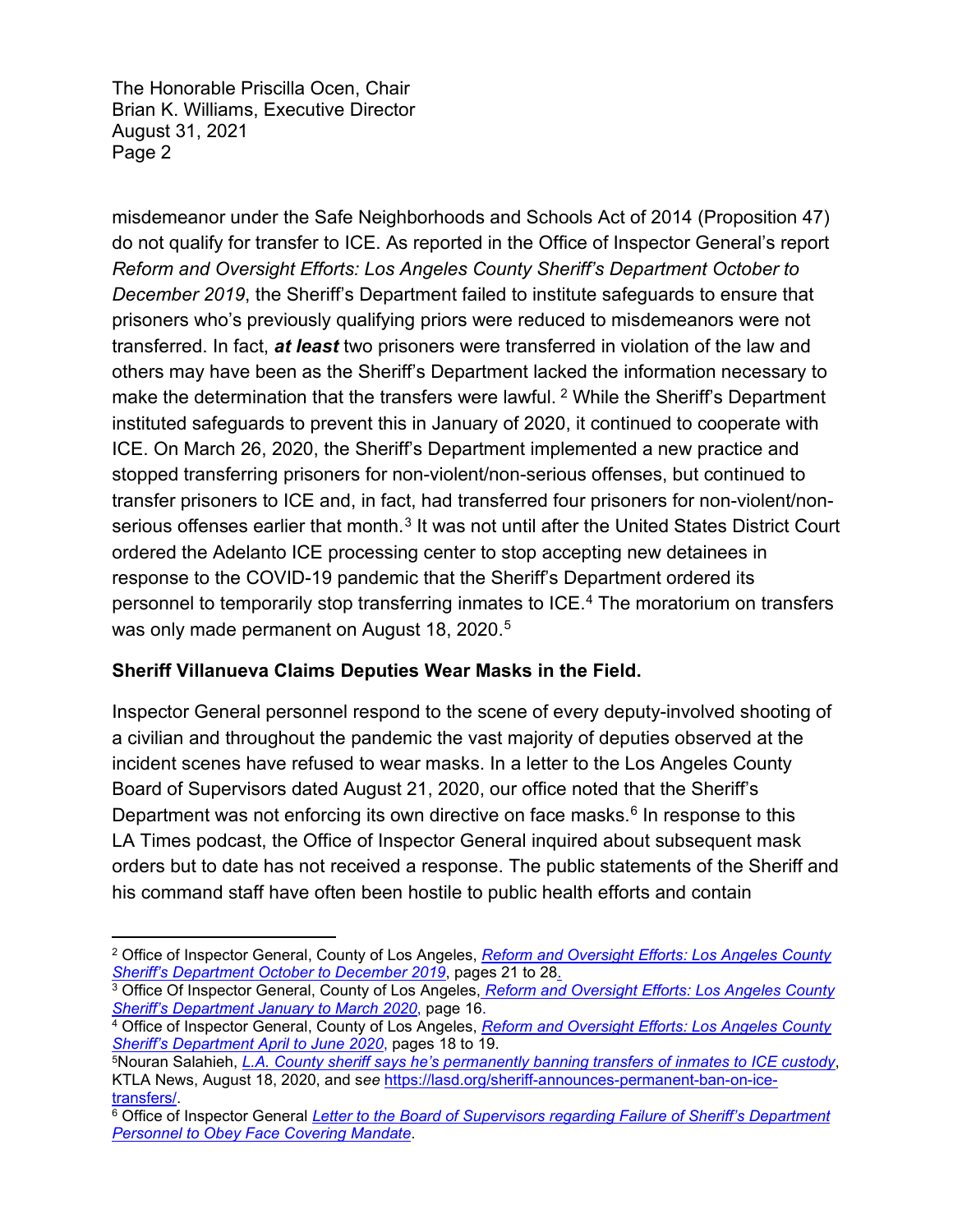misinformation. The Sheriff recently falsely claimed that indoor mask mandates during the Delta surge were not based on science.<sup>[7](#page-2-0)</sup> He has stated that he will not enforce mask orders or a county emergency order requiring vaccination of county employees.<sup>[8](#page-2-1)</sup>

## **Sheriff Villanueva Claims There is a Constitutional Right not to be Vaccinated and Referred to Supreme Court Decisions Relating to the Smallpox and Polio Vaccines.**

The Sheriff is incorrect. As cited by the host of the podcast, the case of *Jacobson v. Massachusetts* (1905) 197 U.S. 11, upheld a Massachusetts state law making smallpox vaccinations mandatory. The law had been challenged on constitutional grounds. In affirming the Massachusetts court's decision, the Supreme Court stated,

"We are unwilling to hold it to be an element in the liberty secured by the Constitution of the United States that one person, or a minority of persons, residing in any community and enjoying the benefits of its local government, should have the power thus to dominate the majority when supported in their action by the authority of the State. While this court should guard with firmness every right appertaining to life, liberty or property as secured to the individual by the Supreme Law of the Land, it is of the last importance that it should not invade the domain of local authority except when it is plainly necessary to do so in order to enforce that law. The safety and the health of the people of Massachusetts are, in the first instance, for that Commonwealth to guard and protect. They are matters that do not ordinarily concern the National Government. So far as they can be reached by any government, they depend, primarily, upon such action as the State in its wisdom may take; and we do not perceive that this legislation has invaded by right secured by the Federal Constitution. *Jacobson v. Massachusetts* (1905) 197 U.S. 11, 38.

The Podcast also referred to a U.S. Supreme Court case regarding a Texas law making vaccination of students mandatory. The Court in *Zucht v. King* (1922) 260 U.S. 174, 176, upheld a Texas law stating, "Long before this suit was instituted, Jacobson v. Massachusetts, 197 U.S. 11, had settled that it is within the police power of a State to

<span id="page-2-0"></span><sup>7</sup> Sophie Kasakove, *[Los Angeles County's sheriff declines to enforce mask mandate about to resume,](https://www.nytimes.com/2021/07/17/world/los-angeles-sheriff-mask.html)*  The New York Times, July 17, 2021.

<span id="page-2-1"></span><sup>8</sup> Sophie Kasakove, *[Los Angeles County's sheriff declines to enforce mask mandate about to resume](https://www.nytimes.com/2021/07/17/world/los-angeles-sheriff-mask.html)*," The New York Times, July 17, 2021.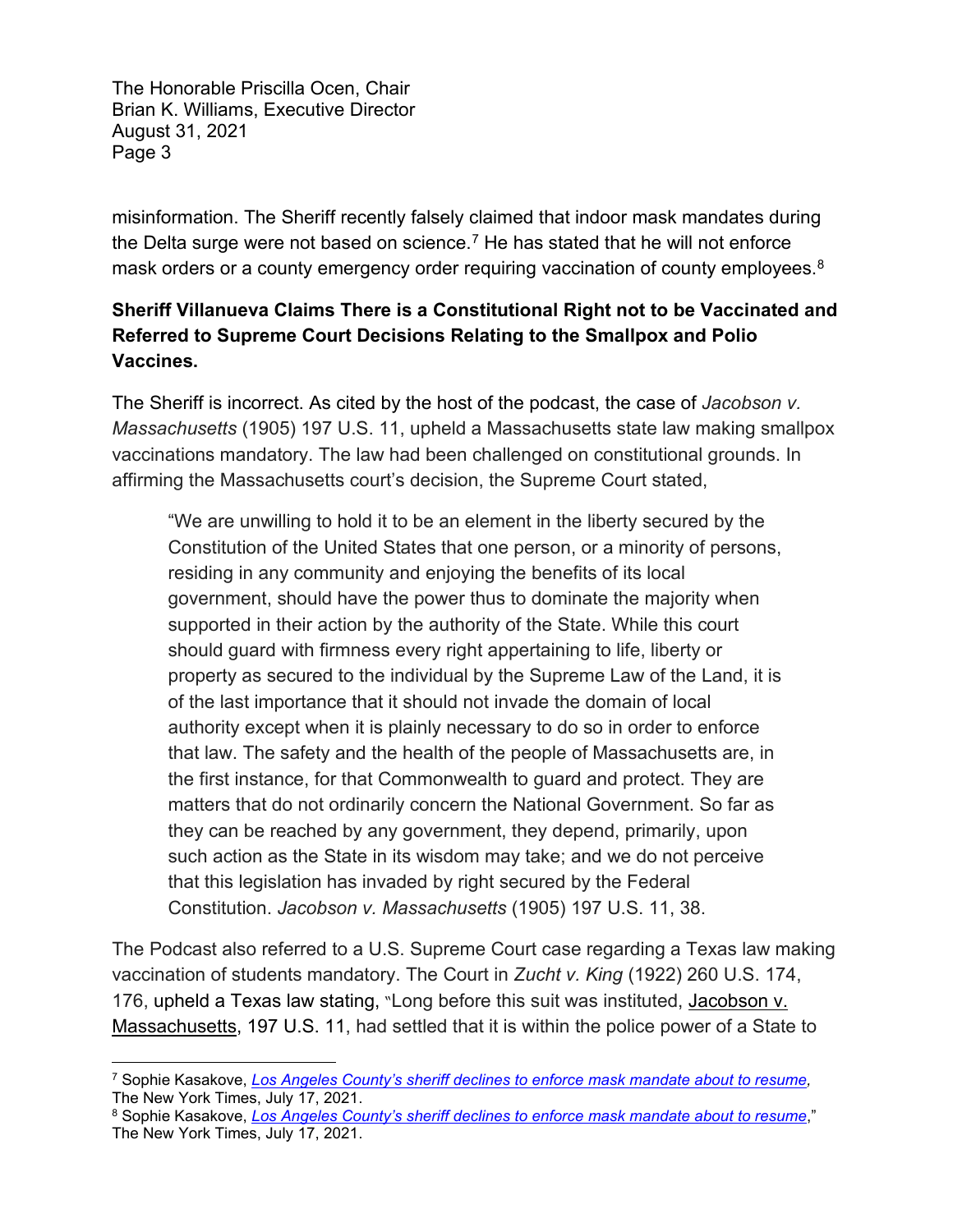provide for compulsory vaccination. That case and others had also settled that a State may, consistently with the Federal Constitution, delegate to a municipality authority to determine under what conditions health regulations shall become operative."

These two opinions make clear that nothing in the Federal Constitution prevents a state or local government from mandating vaccinations in response to a public health crisis.

## **Sheriff Villanueva Denies Deputy Gangs Exist but Claims he's Cracked Down on 'Cliques.'**

The Sheriff's Department's criminal investigation of a Banditos attack on fellow deputies violated Sheriff's Department policy and maintained a code of silence that protected members from criminal prosecution.<sup>[9](#page-3-0)</sup> The Sheriff's Department policy on Employee Groups which Violate Rights of Other Employees or Members of the Public implemented by Sheriff Villanueva [\(MPP 3-01/050.83\)](http://pars.lasd.org/Viewer/Manuals/10008/Content/14944) is vague and does not specify discipline for violations of the policy. Without the imposition of any discipline, it is unlikely that the policy will have any effect on eradicating deputy secret societies. Recently Spectrum News reported that an East Los Angeles tattoo artist has "inked" at least one Bandito in the six months after the Sheriff made claims that the problem has been taken care of.<sup>[10](#page-3-1)</sup> The Sheriff has refused to answer questions about extremist groups in his department even when subpoenaed.[11](#page-3-2)

#### **Sheriff Villanueva Claims SB 1421 was Fully Complied with as of December 2020**

As reported by the Office of Inspector General, as of January 2020, 70% of Public Records Act (PRA) requests were not complied with in a timely manner. At least 11 lawsuits demanding production of records were filed by such organizations as the Los Angeles Times and the ACLU. A recent ruling in the lawsuit by the Los Angeles Times shows the Sheriff's statement regarding full compliance as of December 2020 to be questionable. In *Los Angeles Times Communications, Inc. v. County of Los Angeles*  (Los Angeles Superior Court, Case No. 20STCP02106), the court ordered the County to

<span id="page-3-0"></span><sup>9</sup> Office of Inspector General, County of Los Angeles *Analysis of the Criminal [Investigation](https://oig.lacounty.gov/Portals/OIG/Reports/Review_Banditos_Investigation.pdf?ver=rFOrJ7O-WQGq4SYeyOVDEw%3d%3d) of the Alleged Assault by [Banditos](https://oig.lacounty.gov/Portals/OIG/Reports/Review_Banditos_Investigation.pdf?ver=rFOrJ7O-WQGq4SYeyOVDEw%3d%3d)***.**

<span id="page-3-1"></span><sup>10</sup> Kate Cagle, *[Artist inked 'Banditos' tattoo after sheriff banned cliques](https://spectrumnews1.com/ca/la-west/public-safety/2021/08/22/artist-inked-banditos-tattoo-after-sheriff-banned-cliques)*, Spectrum News1,August 23, 2021.

<span id="page-3-2"></span><sup>11</sup> Rather than appearing in response to a subpoena issued by the Office of Inspector General, the Sheriff filed an action seeking to quash the subpoena and for the issuance of a protective order. A demurrer filed by the County of Los Angeles was granted and the Sheriff's petition was dismissed on July 6, 2021. *Alex Villanueva, Sheriff of Los Angeles County v. County of Los Angeles* (Los Angeles County Superior Court Case No. 21STCP00900.)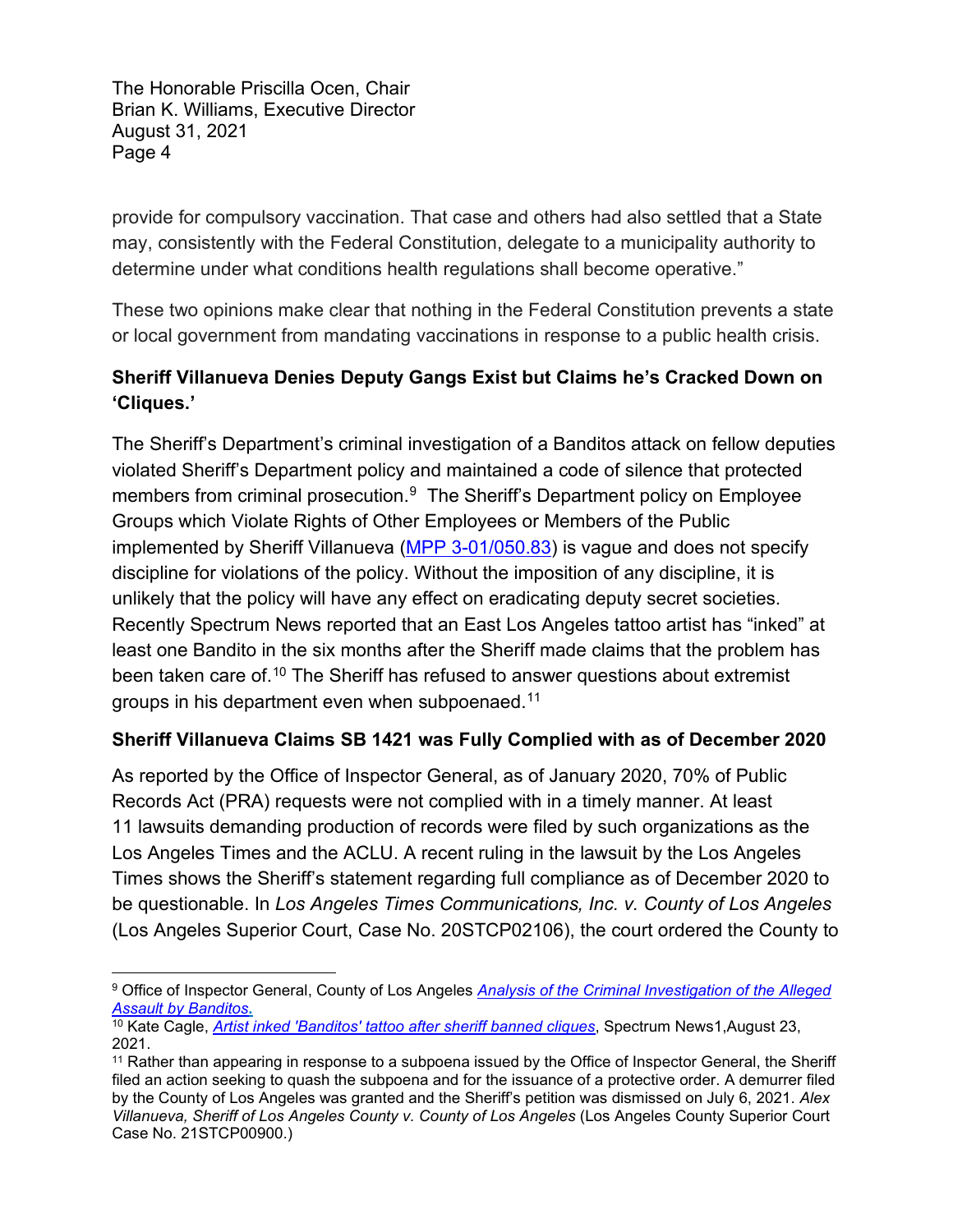produce all remaining responsive records by September 23, 2021, an indication that the Sheriff's Department has not yet met its PRA response obligations. Another lawsuit by the ACLU is still pending, see *Demetra Johnson, et al., vs. County of Los Angeles, et al.,* (Los Angeles Superior Court, Case No. 19STCP04664). The fact that these lawsuits are still pending, and that a date for compliance in one of them is September  $23^{\text{rd}}$ , is evidence of the falsity of the Sheriff's claim of full compliance as of December 2020. Additionally, the claims that the Sheriff's Department was underfunded for compliance with 1421 does not excuse the lack of preparation for and the compliance with SB 1421 and PRA time limits. Finally, the Sheriff's Department's compliance process is fraught with a lack of transparency as to how compliance exemptions are analyzed and applied.**[12](#page-4-0)**

## **Sheriff Villanueva Claims that the Process Used to Fire Former Deputy Caren Mandoyan was Manipulated.**

On September 28, 2020, Los Angeles County Superior Court Judge Mitchell Beckloff issued an order granting petitioner's, County of Los Angeles, petition for Writ of Mandate. [13](#page-4-1) The court found that the firing of Caren Mandoyan (Mandoyan) was lawful, and the proper process was followed, stating, "[t]here can be no dispute that Mandoyan's discharge complied with the Civil Service Rules"<sup>14</sup>. In fact, it was Sheriff Villanueva who manipulated the process by entering into an unlawful settlement agreement in excess of his authority. As noted by the court:

Here there is no dispute the Settlement Agreement had the approval of neither County Counsel nor the board of supervisors. Instead, the Department's Chief of Patrol Division executed the Settlement Agreement on behalf of the Department. [Citation omitted]. Accordingly, the Settlement Agreement is void. (*[County of Los Angeles v. Villanueva](https://oig.lacounty.gov/Portals/OIG/Other%20Documents/County%20of%20Los%20Angeles%20v.%20Villanueva%20Case%20No.%2019STCP00630.pdf)* (Los [Angeles County Superior Court Case No. 19STCP04760\) Order Granting](https://oig.lacounty.gov/Portals/OIG/Other%20Documents/County%20of%20Los%20Angeles%20v.%20Villanueva%20Case%20No.%2019STCP00630.pdf)  [Petition for Writ of Mandate and Declaratory Relief](https://oig.lacounty.gov/Portals/OIG/Other%20Documents/County%20of%20Los%20Angeles%20v.%20Villanueva%20Case%20No.%2019STCP00630.pdf) at page 5.)

<span id="page-4-0"></span><sup>12</sup> Office of Inspector General, County of Los Angeles report on *[The Right to Know Act: Los Angeles](https://oig.lacounty.gov/Portals/OIG/Reports/RighttoKnowActLASDCompliance.pdf?ver=Ul_gk0xtYOOUlI0KiSOgVA%3d%3d)  [County Sheriff's Department Response to Police Transparency Reform](https://oig.lacounty.gov/Portals/OIG/Reports/RighttoKnowActLASDCompliance.pdf?ver=Ul_gk0xtYOOUlI0KiSOgVA%3d%3d)* (November 2020)*.*

<span id="page-4-1"></span><sup>13</sup> *County of Los Angeles v. Villanueva* (Los Angeles Superior Court Case No. [19STCP04760\)](https://oig.lacounty.gov/Portals/OIG/Other%20Documents/County%20of%20Los%20Angeles%20v.%20Villanueva%20Case%20No.%2019STCP00630.pdf) Order Granting Petition for Writ of Mandate and [Declaratory](https://oig.lacounty.gov/Portals/OIG/Other%20Documents/County%20of%20Los%20Angeles%20v.%20Villanueva%20Case%20No.%2019STCP00630.pdf) Relief

<span id="page-4-2"></span><sup>14</sup> *County of Los Angeles v. Villanueva* (Los Angeles Superior Court Case No. [19STCP04760\)](https://oig.lacounty.gov/Portals/OIG/Other%20Documents/County%20of%20Los%20Angeles%20v.%20Villanueva%20Case%20No.%2019STCP00630.pdf) Order Granting Petition for Writ of Mandate and [Declaratory](https://oig.lacounty.gov/Portals/OIG/Other%20Documents/County%20of%20Los%20Angeles%20v.%20Villanueva%20Case%20No.%2019STCP00630.pdf) Relief at page 10.